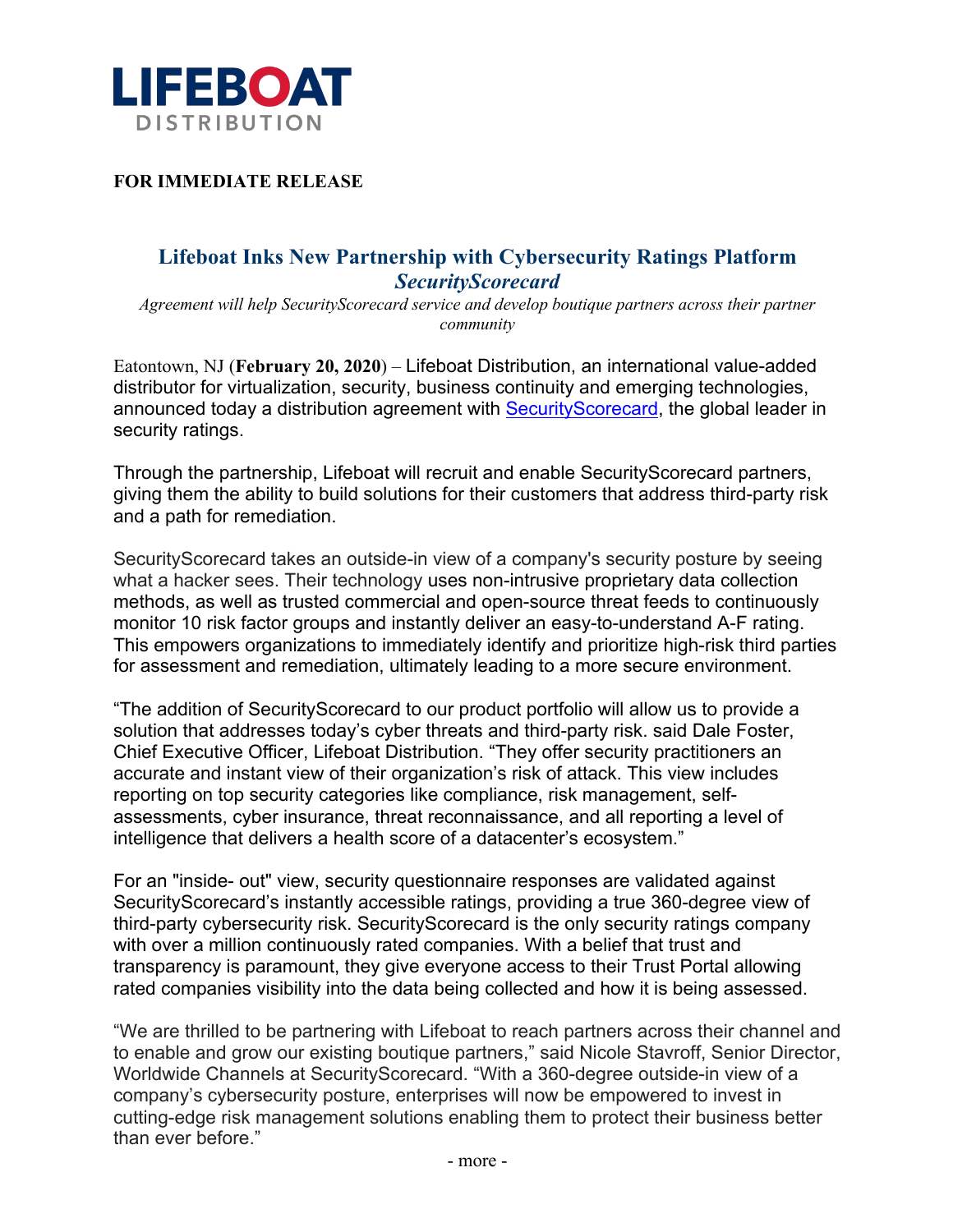Those interested in distribution services and solutions should contact Lifeboat by phone at  $+1.800.847.7078$  (US), or  $+1.888.523.7777$  (Canada), or by email at sales@lifeboatdistribution.com.

## **About Lifeboat Distribution**

Lifeboat Distribution, a subsidiary of Wayside Technology Group, Inc. (NASDAQ: WSTG), is an international value added distributor for virtualization/cloud computing, security, application and network infrastructure, business continuity/disaster recovery, database infrastructure and management, application lifecycle management, science/engineering, and other technically sophisticated products. The company helps vendors recruit and build multinational solution provider networks, power their networks, and drive incremental sales revenues that complement existing sales channels. Lifeboat Distribution services thousands of solution providers, VARs, systems integrators, corporate resellers, and consultants worldwide, helping them power a rich opportunity stream, and build profitable product and service businesses. For additional information visit www.lifeboatdistribution.com, or call 1.800.847.7078 (US), +1.732.389.0037 (International), +1.888.523.7777 (Canada), or +31.20.210.8005 (Europe). Follow Lifeboat Distribution on LinkedIn, Facebook and Twitter @LifeboatVAD.

## **ABOUT** *SECURITYSCORECARD*

SecurityScorecard is the global leader in cybersecurity ratings and the only service with over a million companies continuously rated. Founded in 2013 by security and risk experts Dr. Alex Yampolskiy and Sam Kassoumeh, SecurityScorecard's patented rating technology is used by over 1,000 organizations for self-monitoring, third-party risk management, board reporting and cyber insurance underwriting; making all organizations more resilient by allowing them to easily find and fix cybersecurity risks across their externally facing digital footprint. SecurityScorecard is the only provider of instant risk ratings that automatically map to vendor cybersecurity questionnaire responses - providing a true 360- degree view of risk. SecurityScorecard continues to make the world a safer place by transforming the way companies understand, improve and communicate cybersecurity risk to their boards, employees and vendors. Every company has the universal right to their trusted and transparent Instant SecurityScorecard rating. For more information, visit securityscorecard.com or connect with us on LinkedIn.

## **For Media & PR inquiries contact:**

Lifeboat Distribution Media Relations media@lifeboatdistribution.com

*SecurityScorecard* Media Relations – Fehmida Bholat fbholat@securityscorecard.io